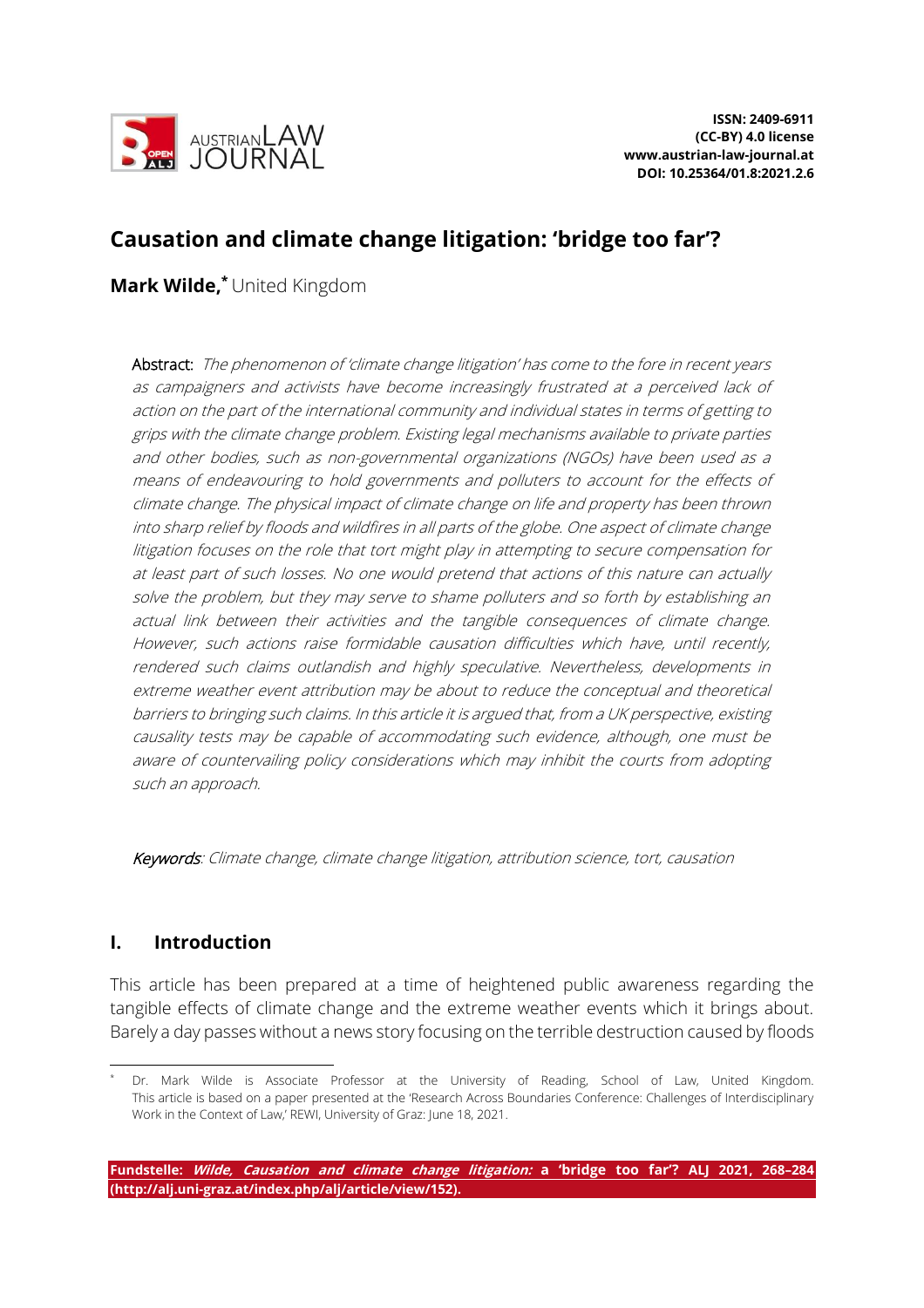#### **ALJ 2021 A 'bridge too far'? 269**

at one extreme end of the extreme weather event spectrum and raging fires at the other. The summer of 2021 has seen a tragic loss of life in many parts of Western Europe including Germany and Belgium as a result of flooding caused by excessive rainfall.<sup>1</sup> Moving further East Turkey has suffered some of the worst wildfires in its history with holiday makers having to be evacuated from beaches by boat as encroaching inland fires pushed people into the sea.<sup>2</sup>

Most would agree that we are now beginning to see the effects of climate change with our own eyes, yet the pace of change at a national and international level remains agonizingly slow. It is now more than thirty years since the international community first undertook to tackle the problem of climate change.<sup>3</sup> Yet, due to a range of political factors attempts to cut greenhouse gases by enough to slow, let alone reverse, the effects of climate change, seem as ineffectual as ever.

Against this background it is hardly surprising that private parties have sought to take the initiative and use whatever legal mechanisms are at their disposal to hold polluters and regulators to account; this has given rise to the fast-growing phenomenon of 'climate change litigation.' Few would argue that such cases are capable, in themselves, of bringing about major change. But they have the potential to name and shame particular parties for their contribution to the problem and could prove to be a useful campaigning tool in that respect.

Climate change litigation takes a variety of forms; however, this article focuses upon the rarest and arguably most difficult claims, namely, actions in tort seeking compensation against specific polluters. The difficulties largely arise from the causation problems associated with showing that a particular person, such as a major energy company, was directly implicated in a specific loss because of its contribution to climate change and subsequent extreme weather events. Until recently such claims would have been dismissed as outlandish and highly speculative at best, and mere publicity stunts at worst. However, the science of weather event attribution has advanced immeasurably in recent years and continues to do so. In this article it is argued that that the conceptual and doctrinal barriers to bringing such claims are now rapidly diminishing. However, it is necessary to bear in mind that there are significant differences between the scientific and legal concepts of causation. The courts do not require proof of causation according to a scientific standard in that other factors are in play including policy considerations and what justice demands. The article primarily focuses on how existing English law on causation in cases of scientific uncertainty (as influenced by Scottish cases),

See BBC, Germany floods: dozens killed after record rain in Germany and Belgium, [https://www.bbc.co.uk/news/world](https://www.bbc.co.uk/news/world-europe-57846200)[europe-57846200](https://www.bbc.co.uk/news/world-europe-57846200) (last visited August 3, 2021).

BBC, Turkey: foreign tourists evacuated as wildfires threaten resorts[, https://www.bbc.co.uk/news/world-europe-58043912](https://www.bbc.co.uk/news/world-europe-58043912) (last visited August 3, 2021).

<sup>3</sup> The starting point for securing international consensus on climate change is commonly regarded as the 1992 UN Framework Convention on Climate Change; see United Nations 1992, UNITED NATIONS FRAMEWORK CONVENTION ON CLIMATE CHANGE, <https://unfccc.int/resource/docs/convkp/conveng.pdf> (last visited August 3, 2021).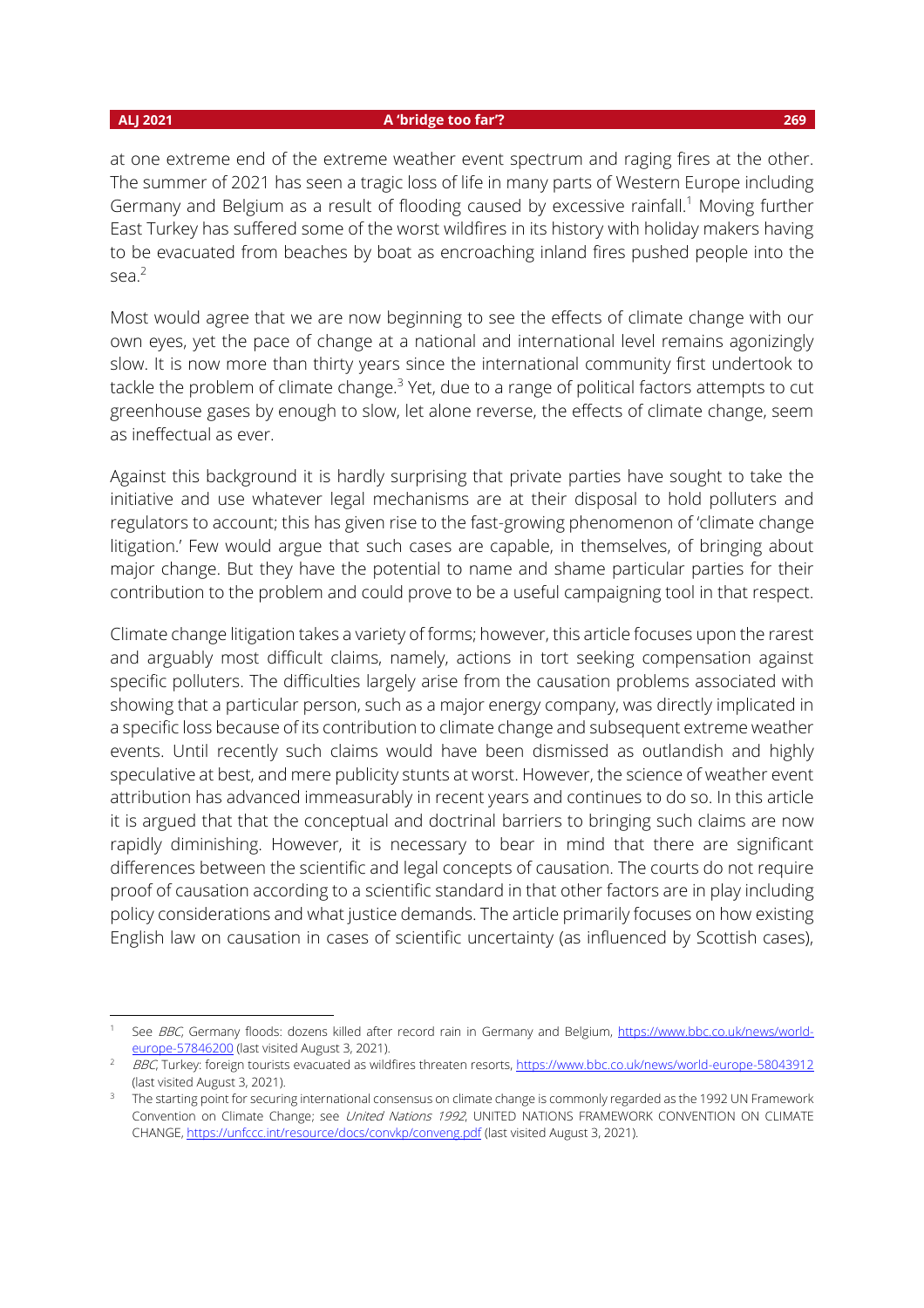might accommodate a tortious claim brought by an injured party against a major carbon emitter.

### **II. Climate change litigation**

As noted in the introduction, claims in tort come within the very broad umbrella term of climate change litigation. This is an ill-defined concept but, in essence, it relates to cases brought by private parties or non-governmental organizations (NGOs) against alleged polluters, governments or regulators for failing to comply with their climate change commitments. Such parties seek to exploit whatever legal mechanisms are at their disposal in a way which enables them to circumvent what might be regarded as inertia or regulatory inaction on the issue of climate change. Ganguly et alrefer to such actions as 'strategic climate litigation' in that the aim is:

'To exert bottom-up pressure on governments ('strategic public climate litigation') or corporations ('strategic private climate litigation') to mitigate, adapt or compensate for losses resulting from climate change.'<sup>4</sup>

As regards 'strategic public climate litigation', litigants have sought to use *public* law mechanisms to bring governmental decisions and so forth within the purview of the courts. In the UK this typically takes the form of judicial review proceedings whereby, for example, the decision to authorise a particular project is challenged on the grounds that there has been inadequate consideration of the climate impact. Recently we have seen such actions brought against HS2 (the UK's high speed rail project)<sup>5</sup> and the third runway at Heathrow;<sup>6</sup> although both claims were unsuccessful due to the very broad discretion which is afforded to the decision-making authority where matters of policy are concerned. By way of contrast, in the Dutch case of Urgenda v. Government of the Netherlands (Ministry of Infrastructure and the Environment) the litigants achieved a spectacular result when they successfully used section 6:162 of the Dutch Civil Code<sup>7</sup> to show that the Dutch State had failed in its duty of care to society as a whole on the grounds that it had failed to do enough to tackle climate change.<sup>8</sup> In December 2019, the Dutch Supreme Court upheld the decision of the lower courts and ordered that the Government take steps to reduce emissions by at least 25% compared to 1990 levels by 2020 (a tall order given the timescales).<sup>9</sup> It should be noted that the Dutch legal system allows for tort to be used in pursuit of collective public interest objectives in a manner which is quite alien to English common law where such claims would

Ganguly/Setzer/Heyaert, If at First You Don't Succeed: Suing Corporations for Climate Change, Vol. 38, No. 4 Oxford Journal of Legal Studies 2018, 841 (843 f).

<sup>5</sup> England and Wales Court of Appeal (Civil Division) July 31, 2021, R (on the application of Packham) v. High Speed 2 Ltd, [2020] EWCA Civ 1004.

<sup>&</sup>lt;sup>6</sup> United Kingdom Supreme Court December 16, 2020, R (on the application of Friends of the Earth Ltd & other) v. Heathrow Airport Ltd, [2020] UKSC 52, [2021] PTSR 190.

<sup>&</sup>lt;sup>7</sup> See Dutch Civil Law, Dutch Civil Code Book 6 The law of obligations[, http://www.dutchcivillaw.com/civilcodebook066.htm](http://www.dutchcivillaw.com/civilcodebook066.htm) (last visited July 26, 2021).

For analysis of the Hague District Court decision see De Graaf/Jans, The Urgenda Decision: Netherlands liable for role in causing dangerous global climate change, Vol. 27, No. 3 Journal of Environmental Law 2015, 517.

<sup>9</sup> Supreme Court of the Netherlands December 20, 2019, 19/00135, Urgenda, ECLI:NL:HR:2019:2007. For all judgments and declarations at each stage of the litigation see Sabin Center for Climate Change Law - U.S. Litigation Chart, Urgenda Foundation v. State of the Netherlands, [http://climatecasechart.com/climate-change-litigation/non-us-case/urgenda](http://climatecasechart.com/climate-change-litigation/non-us-case/urgenda-foundation-v-kingdom-of-the-netherlands/)[foundation-v-kingdom-of-the-netherlands/](http://climatecasechart.com/climate-change-litigation/non-us-case/urgenda-foundation-v-kingdom-of-the-netherlands/) (last visited July 26, 2021).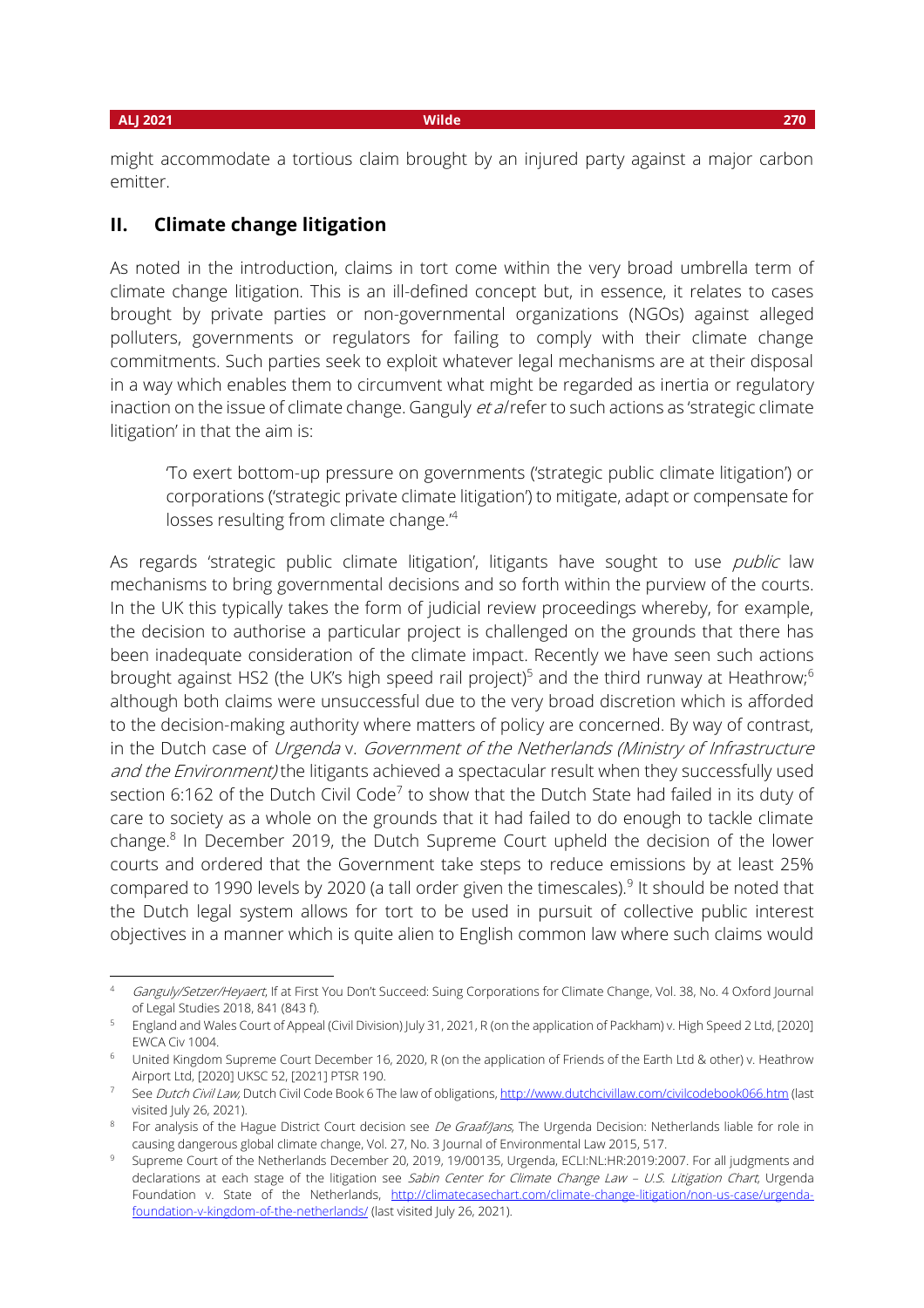fall squarely within the realms of judicial review. Thus, despite the reliance upon tortious concepts in *Urgenda*, it is clearly an example of strategic *public* climate litigation in that it does not focus on specific losses.

Far more unusual is what might be termed *pure* 'strategic private litigation' in which claims for damages, or even injunctive relief, are brought in tort (or non-contractual liability as it is known in many European jurisdictions) against specific polluters for their historic and current contribution to climate change. This raises additional difficulties in that, rather than focusing on the decision-making process, one actually has to prove, on the basis of existing causality tests, that a company actually did contribute to the harm in a significant way. Such actions encounter major evidential difficulties due to the timescales involved, the number of polluters and potential victims, the complexities of the manner in which pollutants contribute to climate change and the manner in which this in turn might lead to extreme weather events causing property damage and personal injury.

Nevertheless, in the United States in particular there have been attempts to bring home such claims over a number of years. In what is now described as the 'first wave' of litigation<sup>10</sup> these claims were initially dismissed for a number of reasons including the argument that they raised 'non-justiciable political questions...' as the court put it in *Comer v. Murphy Oil USA Inc*.<sup>11</sup> However, it was also held that the causation difficulties were likely to be insurmountable which meant that the claimants did not have standing to pursue the litigation. Lack of causation also came to the fore in the case of *Village of Kivalina v. Exxon Mobil Corp<sup>12</sup>* in which a small community faced being entirely inundated by encroaching waters. As in Comer, the causation difficulties meant that the community did not have locus standi to pursue damages under public nuisance.

However, this article does not dwell upon the US cases, partly because they have already been extensively written about, $13$  but also because they are not conventional tort cases. Very often they take the form of public nuisance actions brought by a State and in that sense, there is a strong public law element to them.<sup>14</sup> As a result, they have much in common with the Dutch *Urgenda* litigation which, despite the use of tortious terminology, sits very much towards the strategic *public* strategic climate change end of the spectrum. Indeed, this aspect came more to the fore in the Supreme Court decision where human rights argument played

<sup>&</sup>lt;sup>10</sup> See *Ganguly/Setzer/Heyaert*, Vol. 38, No. 4 Oxford Journal of Legal Studies 2018, 846.

<sup>11</sup> United States District Court, S. D. Mississippi, Southern Division March 20, 2012, No. 1:11CV220-LG-RHW, Comer v. Murphy Oil Usa, Inc., 839 F. Supp. 2d 849 (S.D. Miss. 2012) para 29 (Guirola Jr., J.).

<sup>&</sup>lt;sup>12</sup> United States Court of Appeals for the Ninth Circuit September 21, 2012, No. 09-17490, Village of Kivalina v. Exxon Mobil Corp, 96 F.3d 849 (9th Cir. 2012).

<sup>&</sup>lt;sup>13</sup> See e.g. Ganguly/Setzer/Heyaert, Vol. 38, No. 4 Oxford Journal of Legal Studies 2018, 846 ff; Akhtar, Greenhouse gas emissions, litigation and reliance on scientific data, Vol. 25, No 4. Environmental Liability, Law Practice and Policy 2017, 151.

<sup>&</sup>lt;sup>14</sup> For analysis of the use of public nuisance in some of the earlier US climate change litigation cases see *Stedman*, Climate Change and Public Nuisance Law: AEP v. Connecticut and Its Implications for State Common Law Actions, Vol. 36, No. 3 William & Mary Environmental Law and Policy Review 2012, 865.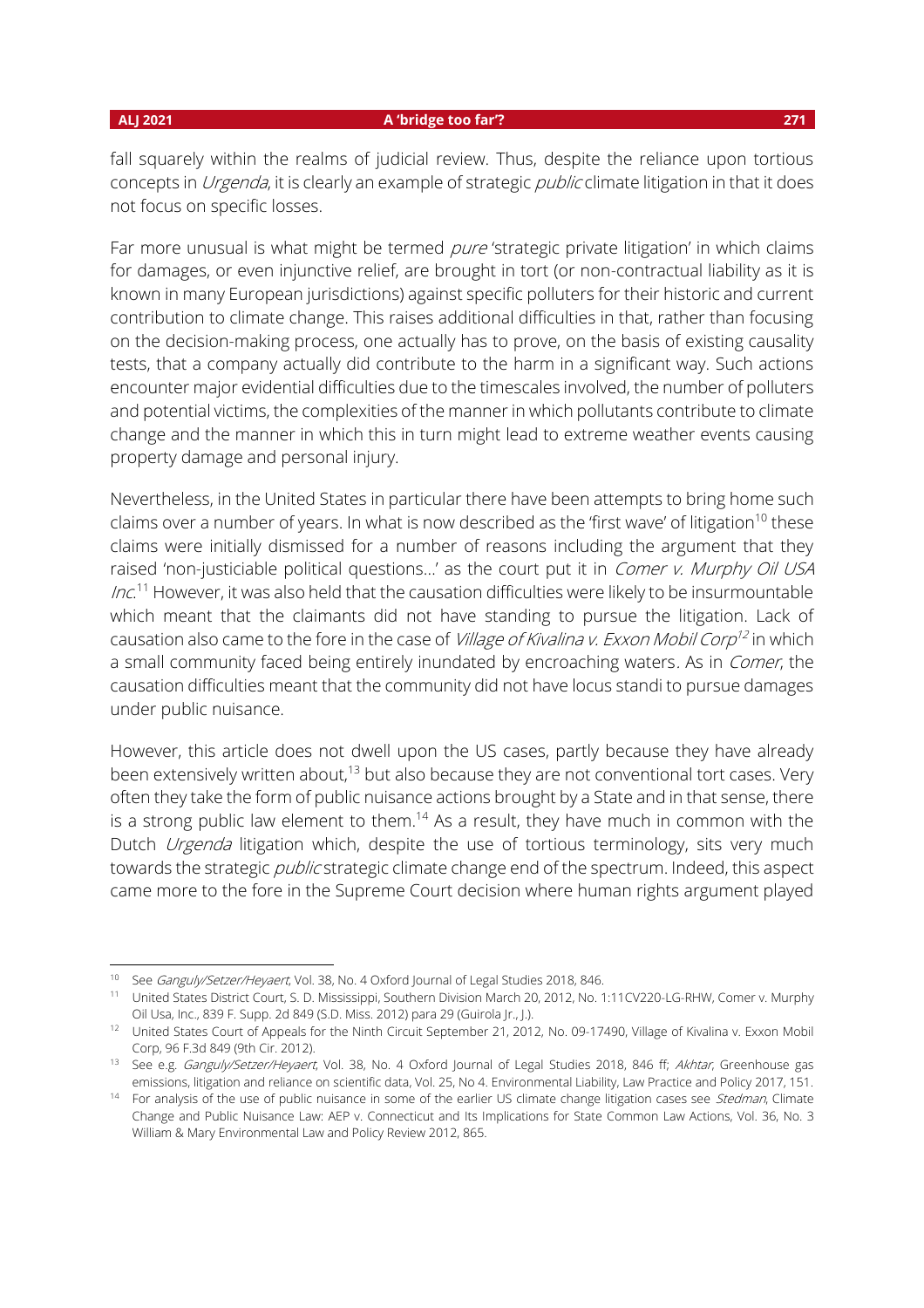a more prominent part.<sup>15</sup> Having said that it is fully acknowledged that the boundary between public and private law is fluid, especially where claims are pursued in respect of public goods.<sup>16</sup>

The focus of this paper is very much upon the extent to which a specific person, whose property has, for example, been damaged by flooding, could seek damages against an energy company on the grounds that their carbon emissions contributed to the climate instability which brought about an extreme weather event. Claims of this nature sit squarely at the strategic *private* climate change litigation end of the spectrum. At this point it is particularly worth noting that many people are now unable to obtain insurance cover due to the frequency of flooding events in their areas with the result that, in the absence of government support, civil litigation might provide the only means of redress.<sup>17</sup>

The type of claim in question is exemplified by litigation which has been pursued by a Peruvian farmer and mountain guide, Luciano LLiuya, against the energy company RWE in the German courts in respect of the alleged contribution of that company to climate change and the consequent impact on his local environment and livelihood.<sup>18</sup> In particular, he alleged that the company had contributed to the melting of glaciers and the rapid expansion of a glacial lake that posed the risk of flooding the valleys below with obvious consequences for farming. He argued that the defendant had contributed to a nuisance and invoked paragraph 1004 of the German Civil Code<sup>19</sup> in this respect and sought damages reflecting the losses that he had incurred as a result of having to take mitigation measures. However, his claim recognized that RWE is one of many polluters who had contributed to the problem over many years. Thus, he claimed damages amounting to 0.47% of his losses (which worked out to €17,000) which he argued represented RWE's percentage contribution to overall carbon emissions. On the face of it, this sounds like a modest claim but, of course, the legal significance of establishing the liability of a particular company for its contribution to specific damage flowing from climate change is immeasurable. 0.47% scaled up to thousands or even hundreds of thousands of claims would quickly amount to very substantial sums of money. Predictably, the claim ran into causation problems and the Essen Regional Court held that there was 'no linear causal chain.'<sup>20</sup> However, the Higher Regional Court of Hamm allowed an appeal and held that there

<sup>&</sup>lt;sup>15</sup> In the Urgenda case the litigants successfully engaged Article 2 of the European Convention on Human Rights (ECHR) on the right to life and right to respect for private life, family life, home and correspondence respectively. For analysis, see Pedersen, The networks of human rights and climate change: The State of the Netherlands v Stichting Urgenda, Supreme Court of the Netherlands, 20 December 2019 (19/00135), Vol. 22, No. 3 Environmental Law Review 2020, 227.

<sup>&</sup>lt;sup>16</sup> There is an extensive theoretical debate regarding the use of tort in pursuit of public interest objectives and its relationship with public law mechanism which is beyond the scope of this paper. For a review of the main arguments in an environmental context see Wilde, Civil Liability for Environmental Damage: A Comparative Analysis of Law and Policy in Europe and the US<sup>2</sup> (2013) chap 4.

<sup>&</sup>lt;sup>17</sup> See *Denniss*, Mice, floods and the climate crisis: why your insurance won't cover society-wide catastrophes, [https://www.proquest.com/blogs-podcasts-websites/mice-floods-climate-crisis-why-your-insurance](https://www.proquest.com/blogs-podcasts-websites/mice-floods-climate-crisis-why-your-insurance-won/docview/2539407836/se-2?accountid=13460)[won/docview/2539407836/se-2?accountid=13460](https://www.proquest.com/blogs-podcasts-websites/mice-floods-climate-crisis-why-your-insurance-won/docview/2539407836/se-2?accountid=13460) (last visited July 28, 2021).

<sup>&</sup>lt;sup>18</sup> The jurisdictional and conflict of laws issues are beyond the scope of this paper; suffice it to say the German courts accepted jurisdiction on the grounds of the domicile of RWE.

<sup>&</sup>lt;sup>19</sup> See § 1004 BGB: 'If the ownership is interfered in another manner than by removal or retention of possession, the owner may require the disturber to remove the interference. If further interferences are to be feared, the owner may seek a prohibitory injunction.'.

<sup>&</sup>lt;sup>20</sup> Essen Regional Court December 15, 2016, 2 O 285/15, ECLI:DE:LGE:2016:1215.2O285.15.00. For all judgments and declarations at each stage of the litigation see Sabin Center for Climate Change Law - U.S. Litigation Chart, Luciano Lliuya v. RWE AG,<http://climatecasechart.com/climate-change-litigation/non-us-case/lliuya-v-rwe-ag/> (last visited July 28, 2021).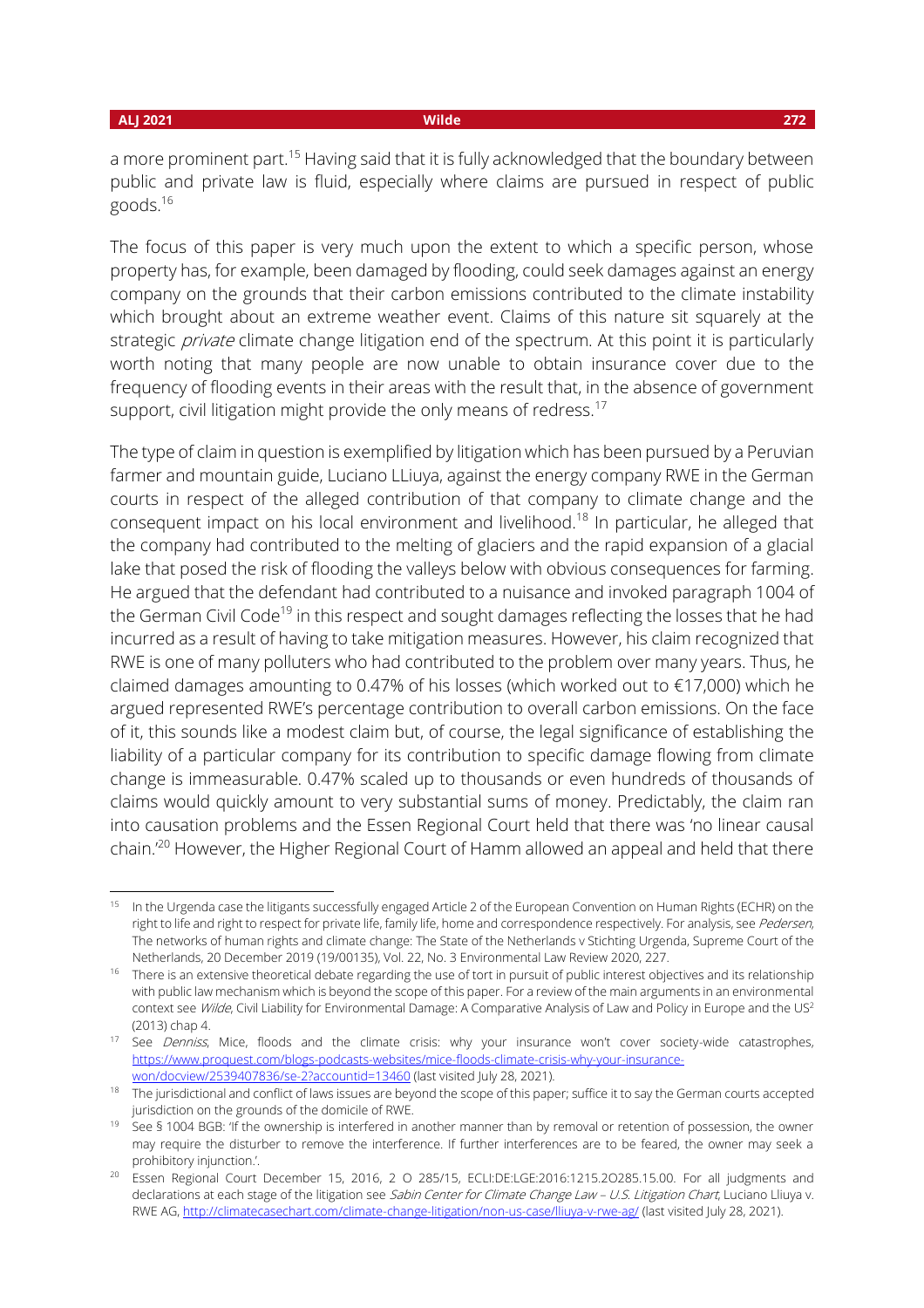#### **ALJ 2021 A 'bridge too far'? 273**

was an arguable case, and that the claimant should have the opportunity to try and establish causation at trial. Moreover, the mere fact that multiple parties may have contributed to the harm would not preclude a fair assessment of liabilities. The costs of remediation and mitigation work had been clearly set out and existing legal mechanisms facilitated a fair apportionment of liability:

'Moreover, as the defendant's argument ultimately seeks to establish, the fact that multiple parties have caused the interference ('disturbers') does not necessarily mean that eliminating that interference would be impossible. On the contrary, the established interpretation is that, in the case of multiple 'disturbers', each participant must eliminate its own contribution, and joint and several liability is only considered if the contributions cannot be separated and there is equal importance. … In addition, it is not necessarily the case, and has not yet been determined, that the protective measures will ultimately be implemented by the public authority. The Senate did not interpret the term 'third party', as it was used in the plaintiff's claim, as referring exclusively to the state.<sup>'21</sup>

There has even been an attempt to use tort-based remedies to prevent harm from occurring in the first place. In a first instance decision of the Federal Court of Australia in *Sharma by her* litigation representative Sister Marie Brigid Arthur v. Minister for the Environment<sup>22</sup> it was held that a government minister owes a duty of care to the children of Australia not to augment carbon emissions by authorizing new coal mining development. Moreover, they are entitled to a *quia timet* injunction so as to prevent a breach of that duty of care.

Thus, we are fast reaching a situation whereby various courts around the globe are beginning to accept that it is possible to conceptualise some of the harms associated with climate change as individual losses which might invite the application of tort-based remedies.<sup>23</sup> However, causation is likely to provide one of the most difficult obstacles for litigants to surmount. Given that a major comparative analysis is impossible given the confines of a short article, the remainder of this paper uses English and Welsh and Scottish law as a case study for examining how the courts in these jurisdictions might approach the issue of causation if presented with a tort claim arising from loss caused by an extreme weather event attributed to climate change. Nevertheless, there are some core issues which are of general application.

<sup>21</sup> Essen Regional Court December 15, 2016, 2 O 285/15, ECLI:DE:LGE:2016:1215.2O285.15.00; see Hamm Higher Regional Court February 7, 2018, I-5 U 15/17.

<sup>&</sup>lt;sup>22</sup> Federal Court of Australia May 27, 2021, VID 607 of 2020, Sharma by her litigation representative Sister Marie Brigid Arthur v. Minister for the Environment, [2021] FCA 560. The case will inevitably be appealed.

<sup>&</sup>lt;sup>23</sup> See Kumar/Frank, Holding Private Emitters to Account for the Effects of Climate Change: Could a Case like Lliuya Succeed under English Nuisance Laws?, Vol. 12, No. 2 Carbon & Climate Law Review 2018, 110; see also Hinteregger, Civil Liability and the Challenges of Climate Change: A Functional Analysis, Vol. 8, No. 2 Journal of European Tort Law 2017, 238; Akhtar, Greenhouse gas emissions, "Event Attribution" and Locus Standi in Foreign Courts, Vol. 50, No. 4-5 Environmental Policy and Law 2021, 309.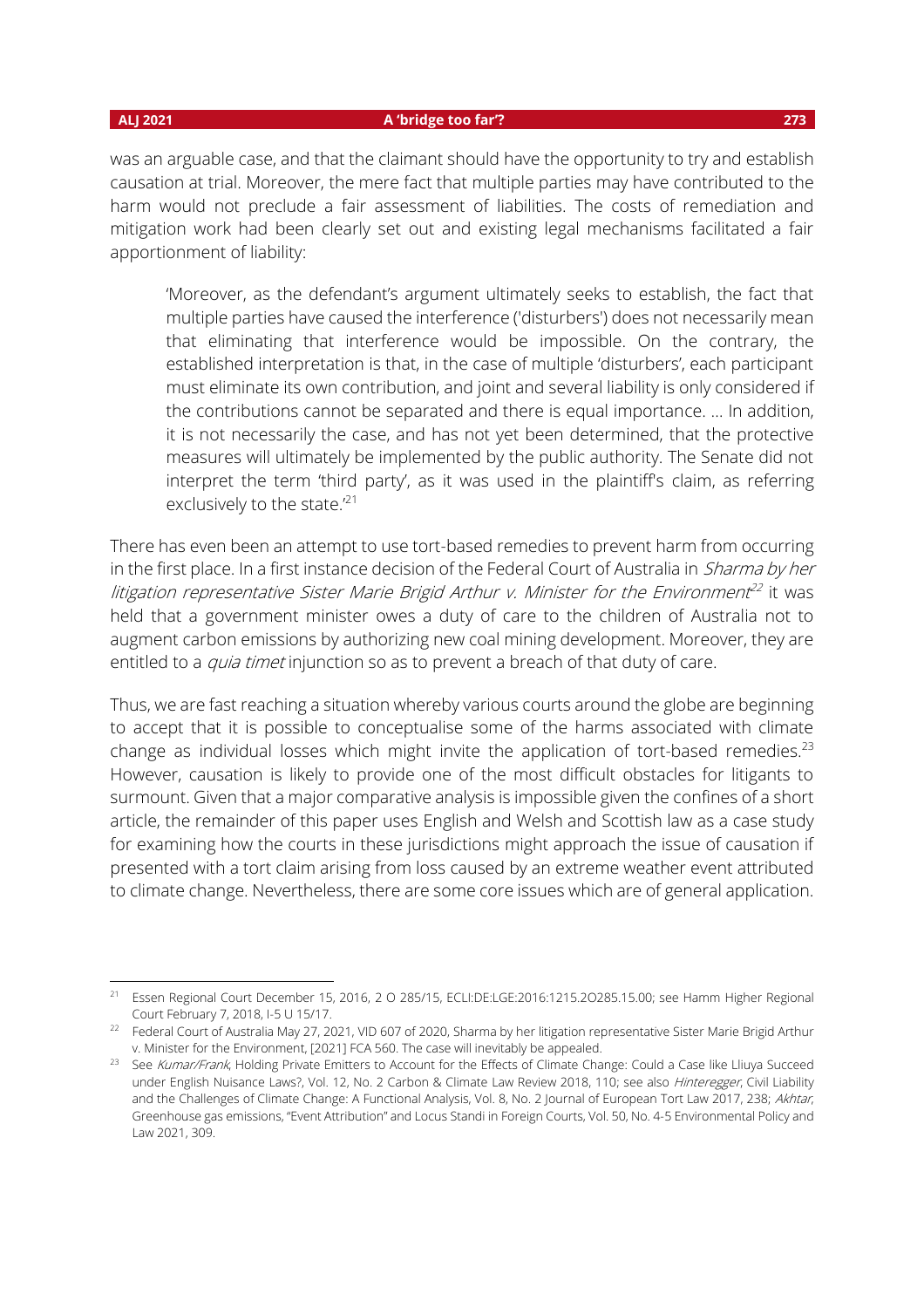### **III. Causation and scientific uncertainty: a UK perspective**

The starting point for this analysis is provided by existing causality tests as these are all that the courts would have to work with if an equivalent of Luciano Lliuya were to seek damages against a UK domiciled energy company (such as BP etc) in respect of its contribution to climate change and subsequent damage to property and so forth.

In the legal systems of the UK the basic causation test is the 'but for' test – 'but for the defendant's acts or omissions would the harm have occurred?<sup>'24</sup> If the answer to that is 'no, the harm would not have occurred', then clearly, whatever the defendant did or did not do was of causative significance.<sup>25</sup> We can instantly see the limitations of this in that it is a binary test which demands a yes or no answer. Many types of harm or injury result from a range of factors, especially where we are dealing with matters such as industrial disease. In such cases applying the 'but for' test will not yield a clear yes or no answer. Alternatively (and this is of crucial importance for present purposes), it might lead one to say 'yes, the harm might have occurred, irrespective of what the defendant did or not do, but there are other factors which suggest that we ought not to let the defendant off the hook.' This might demand some 'massaging' of causality tests as some commentators have put it.<sup>26</sup> Although this only works to a point, and it may be necessary to build a new test or an exception insofar as one can within the confines of a system built upon judicial precedent – that is the essence of English Common Law. As we shall see, this may be the point at which lawyers and scientists part company in terms of how they use evidence. At this point, however, it is instructive to take a step back and look at how causation tests have developed so as to deal with issues of scientific uncertainty in cause and effect.

## **A. Historical perspectives**

Of course, climate change is the ultimate environmental problem, and it is worth noting that there is nothing new about causation problems in an environmental context. Indeed, ever since industrial activity rapidly expanded in the wake of the Industrial Revolution, it has been difficult to pin pollution on a specific polluter where there are many businesses engaged in the same activity. In the early 1980s John McLaren wrote a seminal piece on how English nuisance law developed in the light of the new challenges created by the Industrial Revolution.<sup>27</sup> It became increasingly difficult for those suffering property damage, as a result of smoke and effluvia, to bring nuisance claims against specific polluters due to the proliferation of factories in a dense industrial area. We are all familiar with images of forests of factory chimneys in industrial cities and the 'dark satanic mills' of William Blake fame. With so many chimneys pumping identical pollutants into the atmosphere it was near impossible for a litigant to link their losses to a specific factory chimney. The problem was succinctly

<sup>&</sup>lt;sup>24</sup> As exemplified by the standard textbook case of High Court of Justice Queen's Bench Division November 8, 1969, Barnett v. Chelsea and Kensington Hospital Management Committee, [1969] 1 QB 428.

<sup>&</sup>lt;sup>25</sup> High Court of Justice Queen's Bench Division November 8, 1969, Barnett v. Chelsea and Kensington Hospital Management Committee, [1969] 1 QB 428. By the time the patient presented himself for treatment it was already too late meaning that the doctor's negligence had no effect on the outcome.

<sup>&</sup>lt;sup>26</sup> See Steel/Ibbetson, More Grief on Uncertain Causation in Tort, Vol. 70, No. 2 The Cambridge Law Journal 2011, 451 (452).

<sup>&</sup>lt;sup>27</sup> McLaren, Nuisance Law and the Industrial Revolution – Some Lessons from Social History, Vol. 3, No. 2 Oxford Journal of Legal Studies 1983, 155 (198).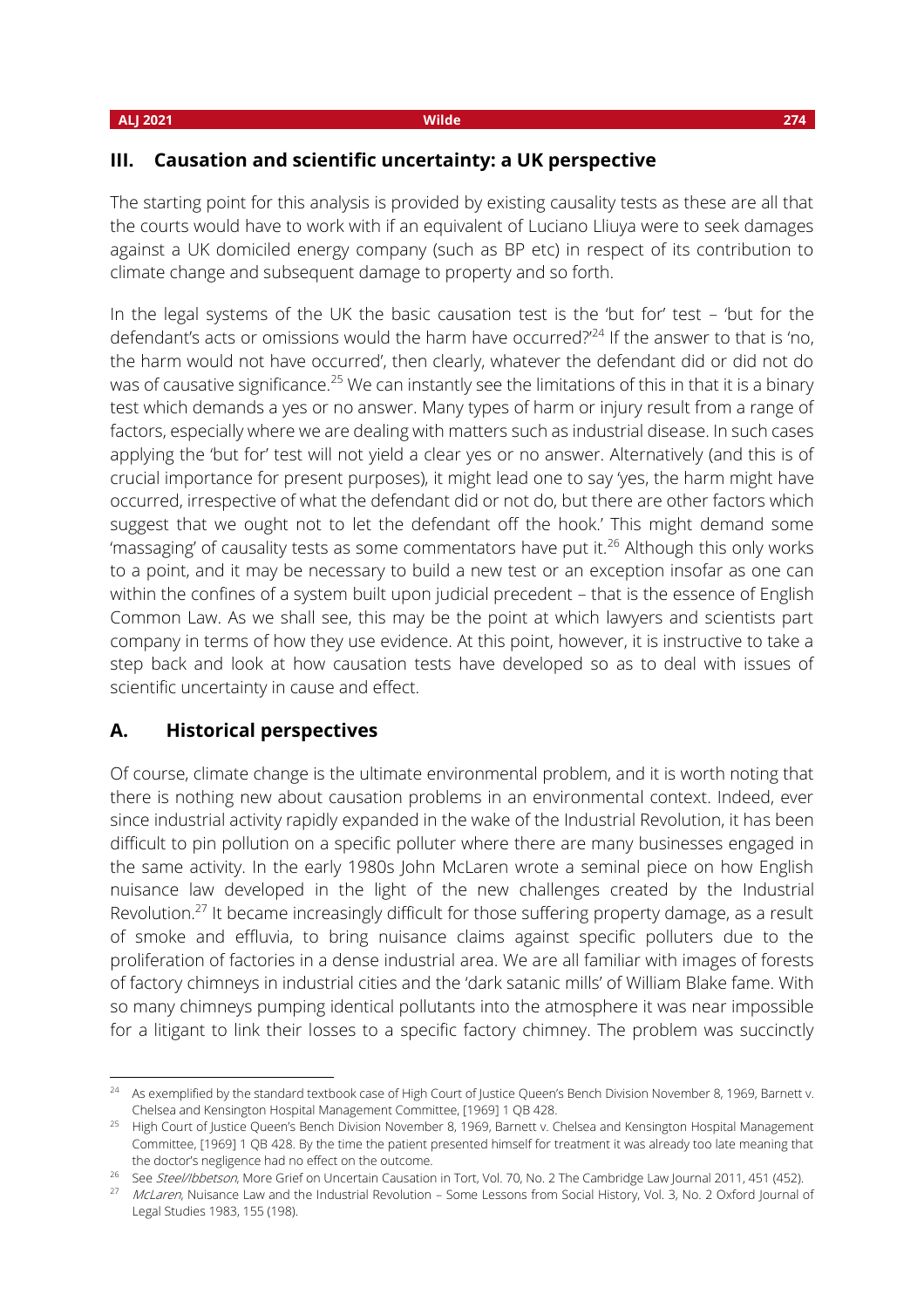#### **ALJ 2021 A 'bridge too far'? 275**

described by a landowner in evidence to a House of Lords Select Committee set up to investigate the problem of toxic emissions from the Alkali Industry:<sup>28</sup>

'I might explain that the reason why I have not myself brought actions against the alkali manufacturers at St. Helens has been simply this: I am assured by my solicitor that it is impossible to bring an action with any chance of success unless I can put my finger upon the right man. I cannot put my finger upon the right man, with all the assistance I can get, when there are a dozen or 20 works all emitting vapours at the same time.<sup>'29</sup>

McLaren, who conducted much archival work for his article, describes how solicitors would hire runners to actually follow trails of smoke from factory chimneys to see if they ended up anywhere near their clients' property.<sup>30</sup>

Not surprisingly this technique of chasing smoke trails was very limited in terms of efficacy due to the extent to which it relied upon the imperfections of eyewitness testimony.<sup>31</sup> Moreover, it clearly did not work in respect of emissions into water where, in the absence of a very distinctive plume, there was no way following the pollutants. In fact, this is where the first interesting case law developments occurred and Steel and Ibbetson, $32$  cite a small number of nineteenth century Scottish cases where the courts were prepared to hold a factory liable on the basis that its emissions made a 'material contribution' to the harm. In *Duke of Buccleuch v. Cowan*,<sup>33</sup> for example, the pursuer sought an injunction against a paper mill in respect of the pollution of a river in which he enjoyed riparian rights. However, there happened to be a concentration of paper mills in the area each emitting identical pollutants into the water. Lord Cowan held that:

'The question is whether each and all of the parties who have materially contributed to the wrong may not be made responsible for the consequences? Or whether they are to evade responsibility for their acts because it is not proved, or cannot be proved, that their individual pollution of the stream, although materially contributing to it, amounts in itself to a nuisance?<sup>34</sup>

Thus, the defendant was precluded from evading liability simply on the basis that his contribution to the harm could not be disentangled from others engaged in a similar activity. Moreover, for the purposes of establishing whether the defendant's contribution to the harm

<sup>&</sup>lt;sup>28</sup> An early chemicals industry which used the 'Le Blanc process' to produce caustic soda used in glass manufacture and soap.

<sup>&</sup>lt;sup>29</sup> McLaren, Vol. 3, No. 2 Oxford Journal of Legal Studies 1983, 198, citing United Kingdom House of Lords 1862, E17/194/1, Select Committee Report on Inquiry of Noxious Vapours, Minutes of Evidence 17, Q 161.

<sup>30</sup> McLaren, Vol. 3, No. 2 Oxford Journal of Legal Studies 1983, 198.

<sup>&</sup>lt;sup>31</sup> In an echo of the past there has been a case in recent times which failed due to the unreliability of such evidence; see High Court of England and Wales September 28, 2012, Anslow v. Norton Aluminium, 2012 EWHC 2610 QB regarding emissions from an aluminium foundry. The claims relating to noise, dust and smoke failed on the basis that the eyewitness evidence could not reliably link specific emissions with specific harms due to the amount of industrial activity in the area.

<sup>&</sup>lt;sup>32</sup> See Steel/Ibbetson, Vol. 70, No. 2 The Cambridge Law Journal 2011, 453.

<sup>&</sup>lt;sup>33</sup> Scottish Court of Session November 28, 1866, Duke of Buccleuch v. Cowan & Others, 5 M 214.

<sup>34</sup> Scottish Court of Session November 28, 1866, Duke of Buccleuch v. Cowan & Others, 5 M 228 (Lord Cowan).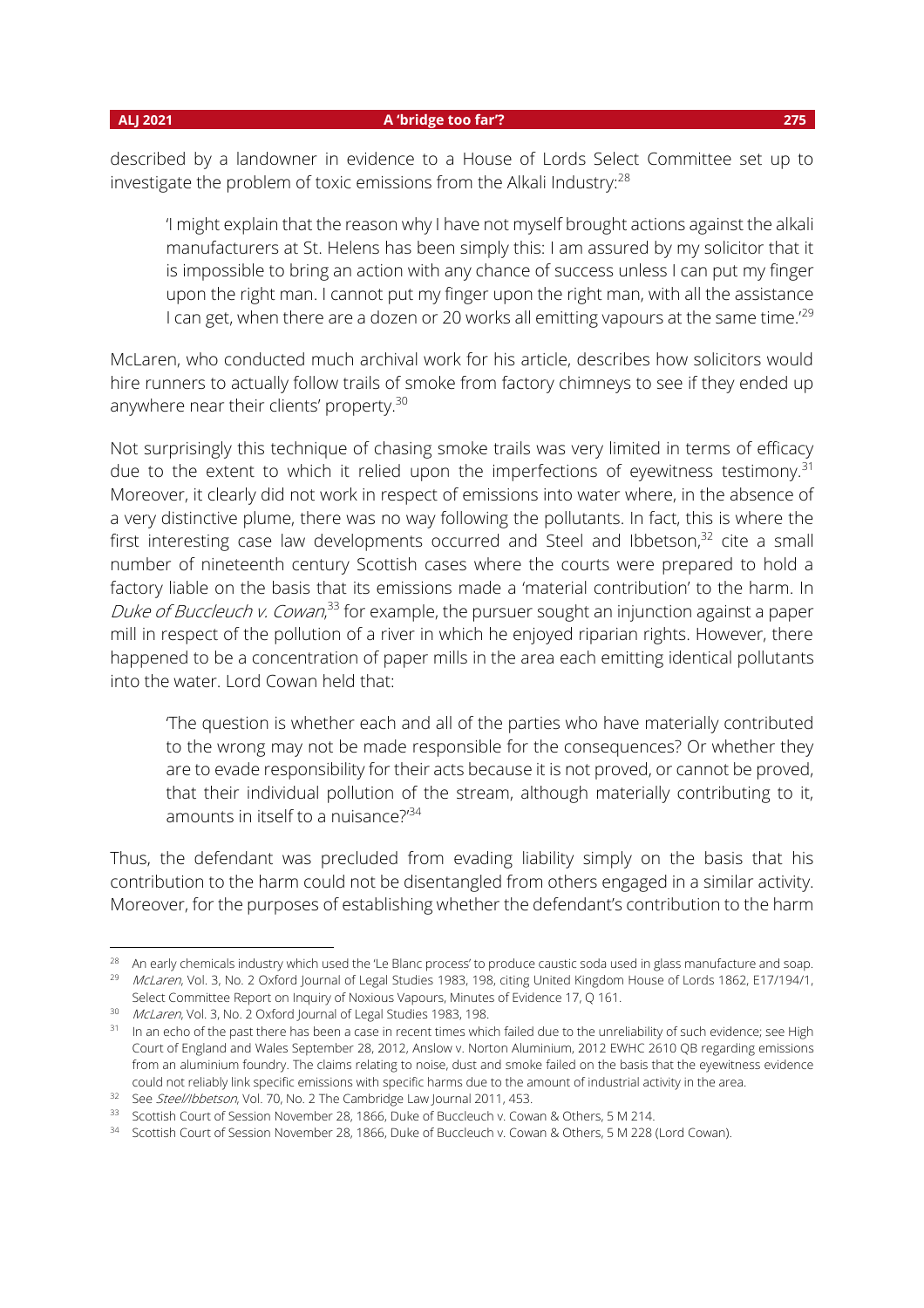was 'material' it would not be necessary to show that his contribution alone would have been sufficient to cause the loss:

'…it is not indispensable for each of the pursuers to prove that any one of the mills would of itself, if all the other mills were stopped, be sufficient to pollute the river to the "effect of creating a nuisance to him, but that the opposite of that is laid down namely, that it is sufficient to entitle a pursuer to a verdict to prove that the water is polluted by the mills, and that each defender materially contributes to that pollution.'<sup>35</sup>

Steel and Ibbetson argue that this approach massages the *conceptual* side of causation in that the court accepts that actionable harm occurs where the defendant contributes to the harm, even if their actions were not the sole or even the main cause of the harm.<sup>36</sup> In any event, one can square this approach with 'but for' if one so desires in that it is possible to say that the defendant's contribution was the 'straw that broke the camel's back.' At the risk of overloading the issue with metaphors Steel's and Ibbetson's weak bridge analogy is very helpful in this respect. Any road user will be familiar with warning signs alerting drivers to weight restrictions for weak bridges. Imagine that two lorries, one very large and heavy (but still just within the weight restriction for the bridge) and one much smaller vehicle approach the bridge from opposite ends and drive straight onto the bridge at the same time causing structural damage as a result. Intuitively, one would say that the largest and heaviest lorry is the main cause, however, it is factually accurate to say that the bridge would not have been damaged 'but for' the contribution made by the smaller lorry.<sup>37</sup>

## **B. The industrial disease cases**

The concept of 'material contribution' does not appear again in the case law until the 1950s when it was resurrected in the context of industrial disease cases. This is one of many examples of where Scottish law has shaped English law by way of the House of Lords which was the apex court for all the home nations of the UK before the establishment of the Supreme Court in 2010.

## **1. Material contribution**

In *Bonnington Castings v. Wardlaw<sup>38</sup>* an employee at a foundry contracted pneumoconiosis as a result of exposure to silica dust. The causation problem arose from the fact that there were multiple sources of exposure in the factory and only one could be pinned on a specific breach of duty on the part of the employer. Thus, he breathed in both 'guilty' and 'non-guilty' particles as they have been somewhat inelegantly described. It was, of course, impossible to separate out the effect of the two groups of particles in that their effect was cumulative. Lord Reid, in the House of Lords, proposed that it would suffice to show that the guilty dust had

<sup>&</sup>lt;sup>35</sup> Scottish Court of Session November 28, 1866, Duke of Buccleuch v. Cowan & Others, 5 M 234 f (Lord Cowan).

<sup>&</sup>lt;sup>36</sup> See Steel/Ibbetson, Vol. 70, No. 2 The Cambridge Law Journal 2011, 453 ff. Steel and Ibbetson argue that there are two aspects of causation, namely, the 'evidential' and the 'conceptual.' The evidential side concerns whether it can be proved that the defendant's act or omission actually brought about the state of affairs which caused the harm. The conceptual side focuses on whether the state of affairs brought about by the defendant should be regarded as the harm.

<sup>&</sup>lt;sup>37</sup> See Steel/Ibbetson, Vol. 70, No. 2 The Cambridge Law Journal 2011, 454.

<sup>&</sup>lt;sup>38</sup> United Kingdom House of Lords March 1, 1956, Bonnington Castings Ltd v. Wardlaw, [1956] AC 613.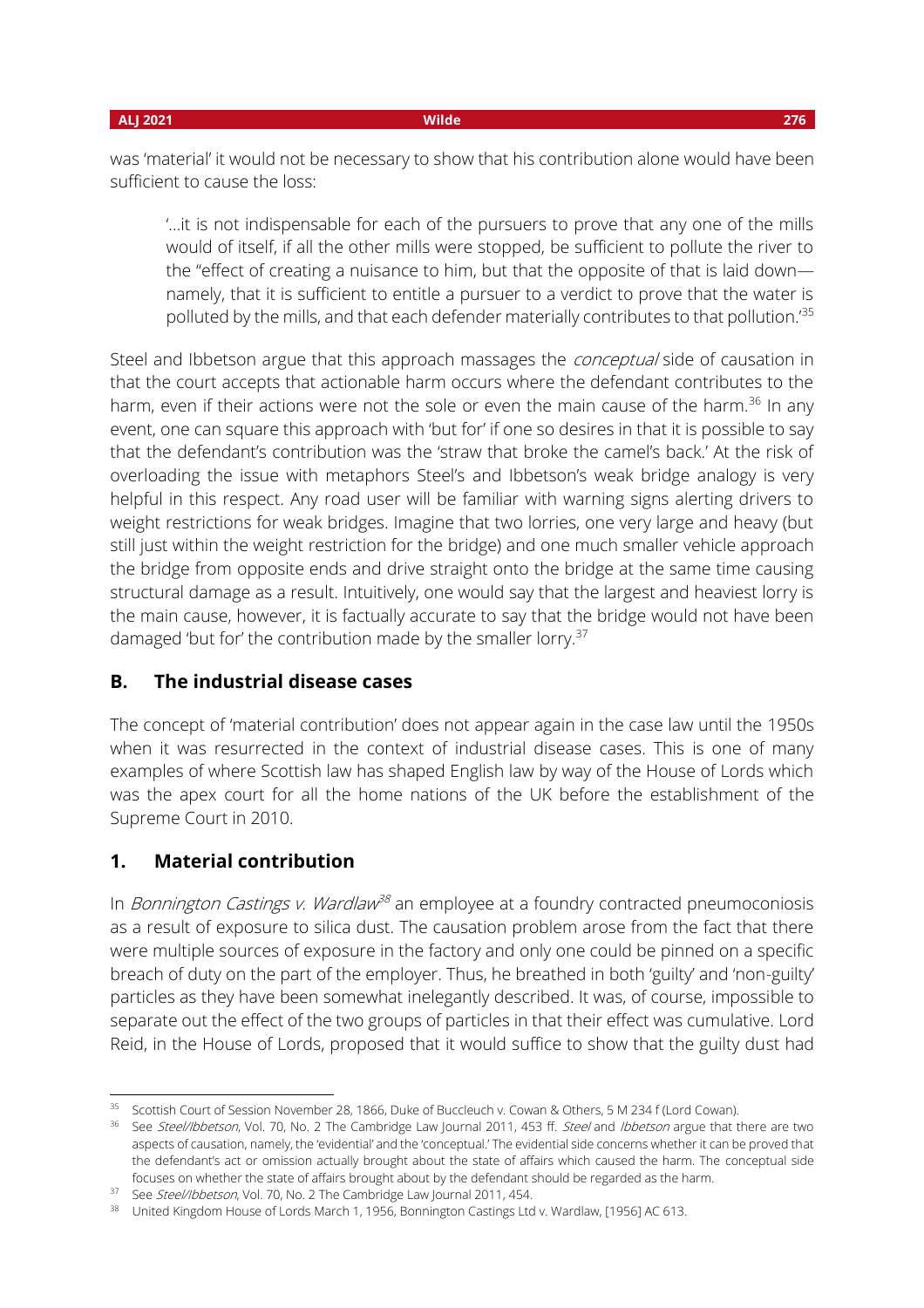#### **ALJ 2021 A 'bridge too far'? 277**

made a 'material contribution' to the harm. Moreover, he said that it was not necessary to quantify the extent of this contribution in any precise or scientific way; it would suffice to show that the dust arising from the breach of duty made more than a 'de minimus' contribution to the harm.<sup>39</sup> This strongly mirrored the approach adopted by the court in the river pollution case of *Duke of Buccleuch*.<sup>40</sup> The approach adopted by Lord Reid left the court with a considerable amount of leeway in terms of determining what constituted a significant contribution.

## **2. Material increase in risk**

Following *Bonnington Castings*, most student textbooks on English tort law then jump straight to the leading case of *McGhee v. NCB* (which is of crucial importance for present purposes); this, however, overlooks a small interim step which is worthy of brief mention in order to provide a complete picture of how the case law developed. Just a year after the *Bonnington* Castings decision another Scottish case with near identical facts came before the House of Lords, namely, *Nicholson v. Atlas Steel Foundry & Engineering Co*.<sup>41</sup> On this occasion claims were brought on the basis of breaches of health and safety legislation as opposed to the common law of negligence. Interestingly, Bonnington was applied but the judge, Viscount Simmonds, held that the defendant had *increased the risk* of the disease occurring rather than using the expression *material contribution*. This may be the point at which the concept of *increase in risk* enters the legal lexicon in the context of causation and the significance of this shall be expanded in the following analysis.

At this point it is necessary to turn to the leading case of  $\mathit{McGhee}\ v$ . NCB<sup>42</sup> which continues to play a highly significant role in terms of how the courts approach scientific uncertainty on cause and effect. The brief facts concerned a workman who had been employed to unload bricks from a hot, smoky, and dusty brick kiln. Hitherto he had been employed to undertake cleaner duties and as soon as he was put to work in the brick kilns, he developed dermatitis. For the purposes of establishing liability, it was not enough to show that he had contracted dermatitis at the brick works; it was necessary to link this with a specific breach of duty on the part of the employer. The only such breach which could be identified was a failure to provide showering facilities at the end of his shift which meant that he had to cycle home covered in dust thereby prolonging his period of exposure to the harmful element. On the face of it the case was similar to *Bonnington* but there was one crucial difference in that McGhee was not a case of cumulative exposure. None of the dust exposure in the brick kiln itself was attributable to any breach of duty on the part of the employer and in that sense, it was all innocent dust at the point of initial exposure in the kiln: the question was, therefore, 'did the failure to provide showering facilities convert all the dust on his skin to *guilty dust* at the point where he cycled out of the brickworks gates?' Once again, the case fell before Lord Reid in

<sup>&</sup>lt;sup>39</sup> United Kingdom House of Lords March 1, 1956, Bonnington Castings Ltd v. Wardlaw, [1956] AC 621.

<sup>40</sup> Scottish Court of Session November 28, 1866, Duke of Buccleuch v. Cowan & Others, 5 M 214.

<sup>41</sup> United Kingdom House of Lords March 14, 1957, Nicholson v. Atlas Steel Foundry & Engineering Co, [1957] 1 WLR 613.

<sup>42</sup> United Kingdom House of Lords November 15, 1972, McGhee v. National Coal Board, [1973] 1 WLR 1.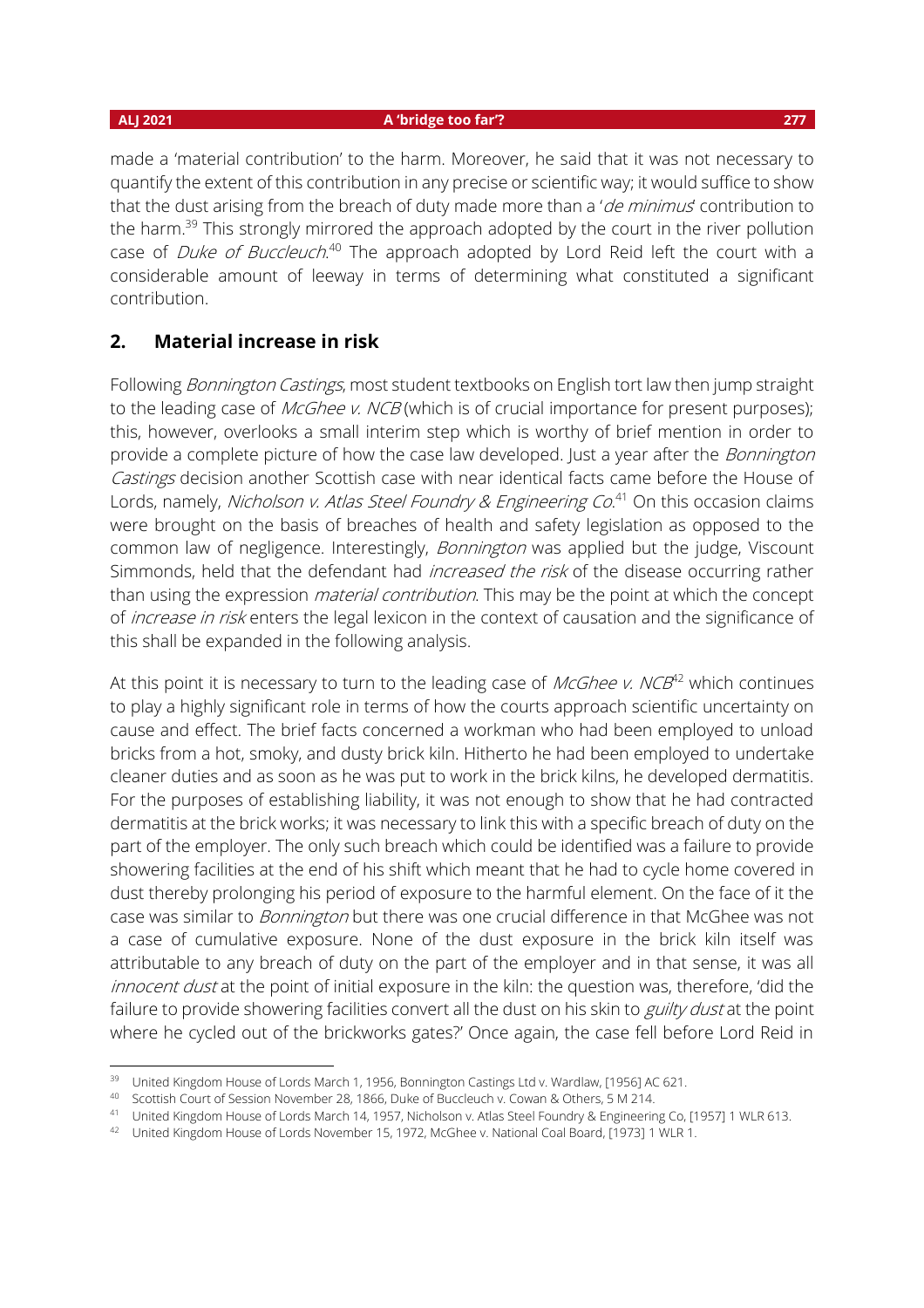the House of Lords who had the opportunity to revisit his decision in *Bonnington*. On this occasion it was held that the failure to provide showers materially increased the risk of the dermatitis and that this would suffice to establish liability.<sup>43</sup> The solution adopted by Lord Reid reflected the manner in which the medical evidence had been put. Expert witnesses were not prepared to say that the dust, as a matter of scientific fact, had caused the dermatitis, but they were prepared to say that the provision of showers would have 'materially decreased' the risk of dermatitis.<sup>44</sup>

McGhee has sparked an enduring debate about whether material increase in risk is synonymous with material contribution or whether it constitutes a new test. If one looks at Lord Reid's judgment it is clear that, so far as he was concerned, there was no practical difference between the two approaches.<sup>45</sup> Lord Salmond seemed to think it was little more than a matter of semantics:

'In the circumstances of the present case, the possibility of a distinction existing between (a) having materially increased the risk of contracting the disease, and (b) having materially contributed to causing the disease may no doubt be a fruitful source of interesting academic discussions between students of philosophy. Such a distinction is, however, far too unreal to be recognised by the common law. I would accordingly allow the appeal.' [emphasis added]<sup>46</sup>

However, others, including Steel and Ibbetson are of the view that the increase in risk approach went considerably beyond material contribution and represented far more than a mere massaging of existing causality tests. They argue that one cannot reconcile material increase in risk with factual causation on a balance of probabilities and the approach has to be regarded as an exception to the normal rules on causation.<sup>47</sup> Following *McGhee*, the issue was, how far would the courts be prepared to go with this exception - the answer was, 'not very far at all.'

Perhaps worried that they had created an unruly monster the House of Lords reined back its creation in the medical negligence case of *Wilsher v. Essex Area Health Authority*.<sup>48</sup> In this case the negligent actions of medical staff were only one of a range of explanations for the injury caused to a premature infant. Overturning the Court of Appeal, the House of Lords held that material increase in risk could not apply where each potential cause was of a fundamentally different nature. The significance of this distinction is expanded upon below.

<sup>43</sup> United Kingdom House of Lords November 15, 1972, McGhee v. National Coal Board, [1973] 1 WLR 1 4H.

<sup>44</sup> United Kingdom House of Lords November 15, 1972, McGhee v. National Coal Board, [1973] 1 WLR 1 4H.

<sup>45</sup> United Kingdom House of Lords November 15, 1972, McGhee v. National Coal Board, [1973] 1 WLR 1 5B. He states, 'From a broad and practical viewpoint I can see no substantial difference between saying that what the defender did materially increased the risk of injury to the pursuer and saying that what the defender did made a material contribution to his injury.'

<sup>46</sup> United Kingdom House of Lords November 15, 1972, McGhee v. National Coal Board, [1973] 1 WLR 1 12H-13A.

<sup>47</sup> Steel/Ibbetson, Vol. 70, No. 2 The Cambridge Law Journal 2011, 456: ' ...treating a material increase of risk as equivalent to a material contribution to injury created too broad a base for liability, since anything which had the potential to bring about a result could – obviously – be said to have increased the risk of that result occurring.'; with McGhee English law first clearly departed from normal evidential rule in proof of causation.

<sup>48</sup> United Kingdom House of Lords March 10, 1987, Wilsher v. Essex Area Health Authority, [1987] QB 730.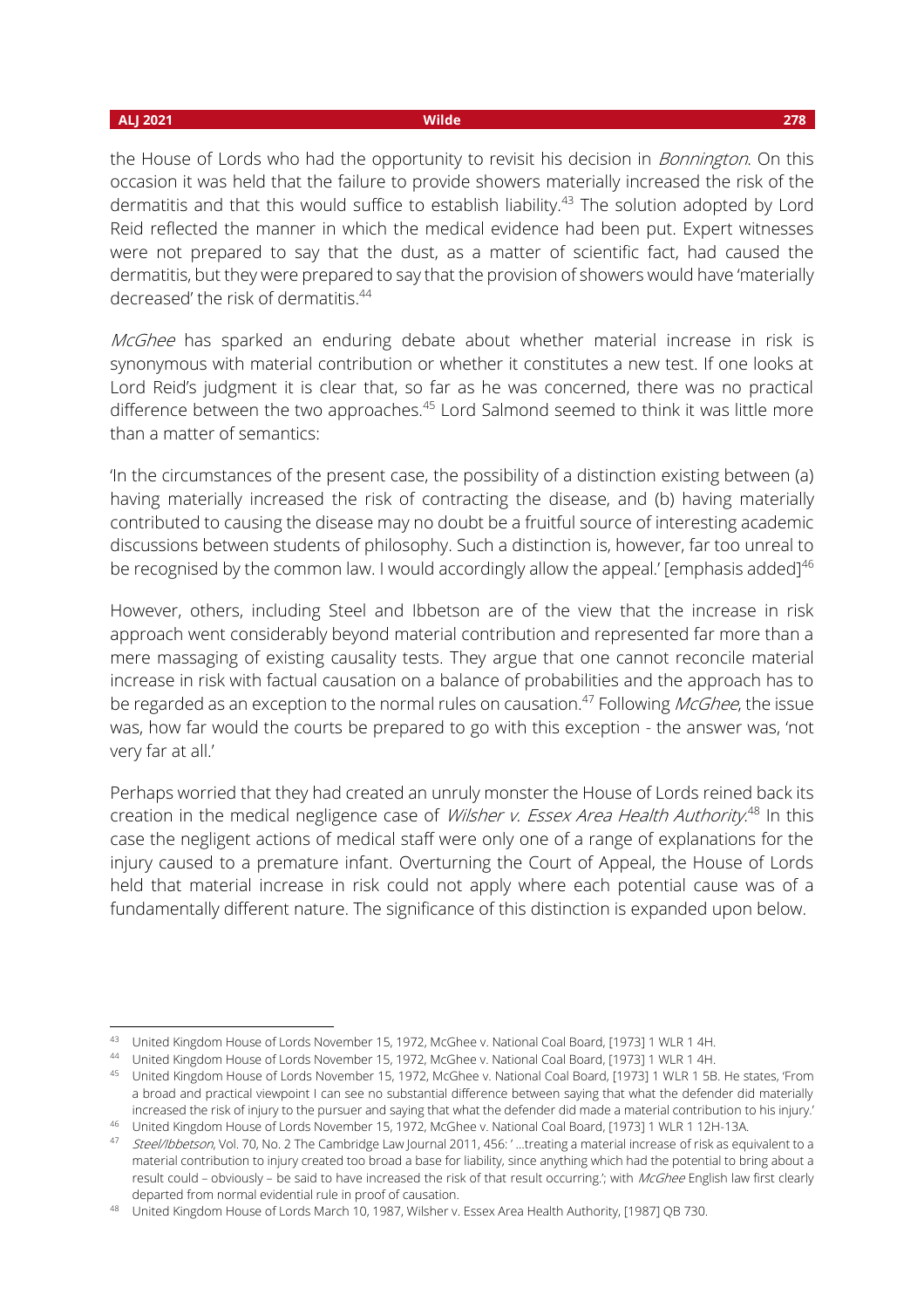### **ALJ 2021 A 'bridge too far'? 279**

## **3. Material increase in risk and the asbestos cases**

In recent years the only significant case law developments in causation in the legal systems of the UK have occurred in the asbestos exposure cases where victims have contracted mesothelioma and asbestosis. In *Fairchild v. Glenhaven Funeral Services Ltd*<sup>49</sup> the claimants had worked for a number of different employers, and it was impossible to say at which place of work the 'guilty asbestos fibre' had been inhaled. The House of Lords was prepared to apply the material increase in risk approach on the grounds that each employer had been guilty of negligence and the damage was commensurate with such a breach. The key aspect of the case was that each employer had enhanced the risk of lung diseases associated with asbestos as a result of their various breaches of duty. This enabled the House of Lords to distinguish *Wilsher* on the grounds that there had been no such common linkage between the alternative explanations for the harm in that case. This line of reasoning was pushed a step further in *Barker v. Corus*<sup>50</sup> in that part of the claimant's exposure stemmed from a period of self-employment which was not a tortious cause in that one cannot commit a tort against oneself. The fact that one of the sources of exposure was non-tortious was significant in that it removed one of the common threads linking together the potential sources of exposure to asbestos. Nevertheless, the House of Lords was still prepared to find that causation had been established on the basis of the material increase in risk approach. However, damages were awarded on a several as opposed to a joint and several basis meaning that compensation was calculated according to the length and intensity of exposure to asbestos at a particular place of work. From this it can be seen that there is a link with one of the aspects of the  $Liuva$  litigation to which we shall return in due course; namely, proportionate liability correlating to a defendant's overall contribution to the quantities of pollutants in the environment. However, the UK Government instantly stepped in by way of legislation and restored joint and several liability in the specific context of asbestos so as to ensure that no one was left undercompensated. This is a peculiarity of the English common law system in that it shows how the government may step in by way of legislation in order to correct what is perceived as a wrong turn in the development of the common law.<sup>51</sup> A clear policy decision was taken to hold industry accountable for the full costs of asbestos notwithstanding the causation difficulties.

In *Sienkiewicz v. Greif<sup>52</sup>* a claim was brought by the estate of an office worker in a steel drum factory where large amounts of asbestos were present. However, in common with Barker, one of the potential sources of exposure was non-tortious, namely background levels of asbestos in the atmosphere of the industrial area in which the factory had been situated (Ellesmere Port near Liverpool); this was described as 'environmental exposure' in that it was the cumulative effect of all the industrial activities in the area and could not be linked with

<sup>&</sup>lt;sup>49</sup> United Kingdom House of Lords June 20, 2002, Fairchild v. Glenhaven Funeral Services Ltd, [2002] UKHL 22, [2003] 1 AC 32.

<sup>50</sup> United Kingdom House of Lords May 3, 2006, Barker v. Corus, [2006] UKHL 20, [2006] 2 AC 572.

<sup>51</sup> See sec 3 Compensation Act 2006.

<sup>&</sup>lt;sup>52</sup> United Kingdom Supreme Court March 9, 2011, Sienkiewicz v. Greif, [2011] UKSC 10, [2011] 2 AC 299.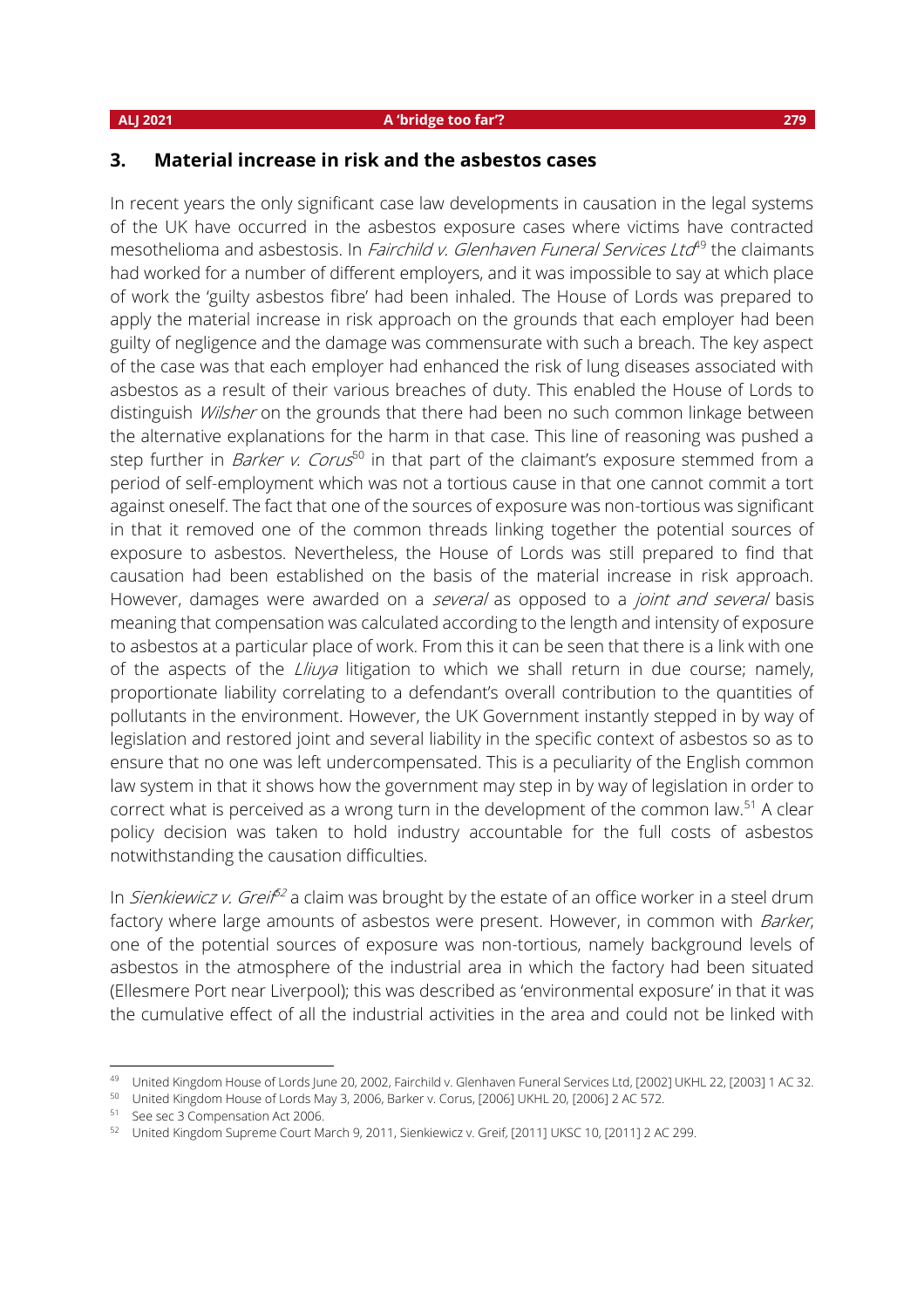specific sources. This aspect of the case is highly significant for present purposes in that it steers the issue back towards the environmental sphere. The newly established UK Supreme Court, which had only recently replaced the House of Lords, applied the material increase in risk approach, notwithstanding the fact that not all potential causes were tortious. Moreover, three very important propositions emerged from the litigation. Firstly, it was made clear that material increase in risk could only be used where it was 'impossible' to establish causation via conventional means.<sup>53</sup> Secondly, the double the risk approach (which had been applied in some US cases and some earlier UK cases) was rejected as the test for determining what increase in risk is significant – at least in cases involving asbestos exposure.<sup>54</sup> The third major point to emerge was that epidemiological evidence (or other forms of mathematical modelling or statistical analysis) had to be used with care and would normally need to be buttressed by other evidence rather than entirely on its own.<sup>55</sup>

For present purposes a major limitation of these cases is that they have served to render the concept of 'increase in risk' as synonymous with asbestos litigation; indeed, it is now even sometimes referred to as the 'Fairchild exception.' In fact, some judges have gone so far to say that asbestos should be treated as a unique case and this more flexible approach should never be extended to other areas.<sup>56</sup> Nevertheless, so far as the position under English law is concerned, Sienkiewicz would be the starting point for anyone seeking to sue, for example, an energy company whilst overcoming the causation difficulties.

## **IV. Climate change attribution**

At this point it is necessary to return to climate change litigation specifically and the challenges associated with linking damage to identifiable polluters. Before doing so it is instructive to briefly outline some of the developments which have taken place in the field of attribution science and the extent to which tests such as material increase in risk could be assimilated with such evidence and render it usable in a court of law.

## **A. The science of extreme weather event attribution**

The science of extreme weather event attribution has been around for about 17 years and seeks to establish links between climate change and weather events.<sup>57</sup> In essence, various computer modelling techniques bring together as much data as scientists are able to collate

<sup>53</sup> United Kingdom Supreme Court March 9, 2011, Sienkiewicz v. Greif, [2011] UKSC 10, para 18 (Lord Phillips).

<sup>54</sup> United Kingdom Supreme Court March 9, 2011, Sienkiewicz v. Greif, [2011] UKSC 10, para 160 (Lord Rodger).

<sup>55</sup> United Kingdom Supreme Court March 9, 2011, Sienkiewicz v. Greif, [2011] UKSC 10, para 96 (Lord Phillips). His Lordship referred to the 'taxicab' example whereby there are two taxi firms in a town; one operates yellow cabs, and one operates blue cabs and has twice as many vehicles in its fleet than the firm with yellow cabs. One dark night a pedestrian is knocked down and no one takes a note of the colour of the cab. A purely statistical analysis would suggest that he was knocked over by a blue cab. However, it would clearly be ludicrous to make such an assumption and, 'Much more significant would have been the care taken by the rival taxi firms in employing competent drivers, and the past accident record of the firms in question.' (not to mention, of course, whether there is any damage to a vehicle).

<sup>56</sup> See Lord Hoffmann writing extra-judicially about the issue Hoffman, Fairchild and After, in Burrows/Johnston/Zimmermann (eds), Judge and Jurist: Essays in Memory of Lord Rodger of Earlsferry (2013) 63.

<sup>57</sup> For a more detailed overview of some of the methodologies see Marjanac/Patton, Extreme weather event attribution science and climate change litigation: an essential step in the causal chain?, Vol. 36, No. 3 Journal of Energy & Natural Resources Law 2018, 265; Jézéquel et al, Singular Extreme Events and Their Attribution to Climate Change: A Climate Service - Centered Analysis, Vol. 12, No. 1 Weather, Climate and Society 2020, 89.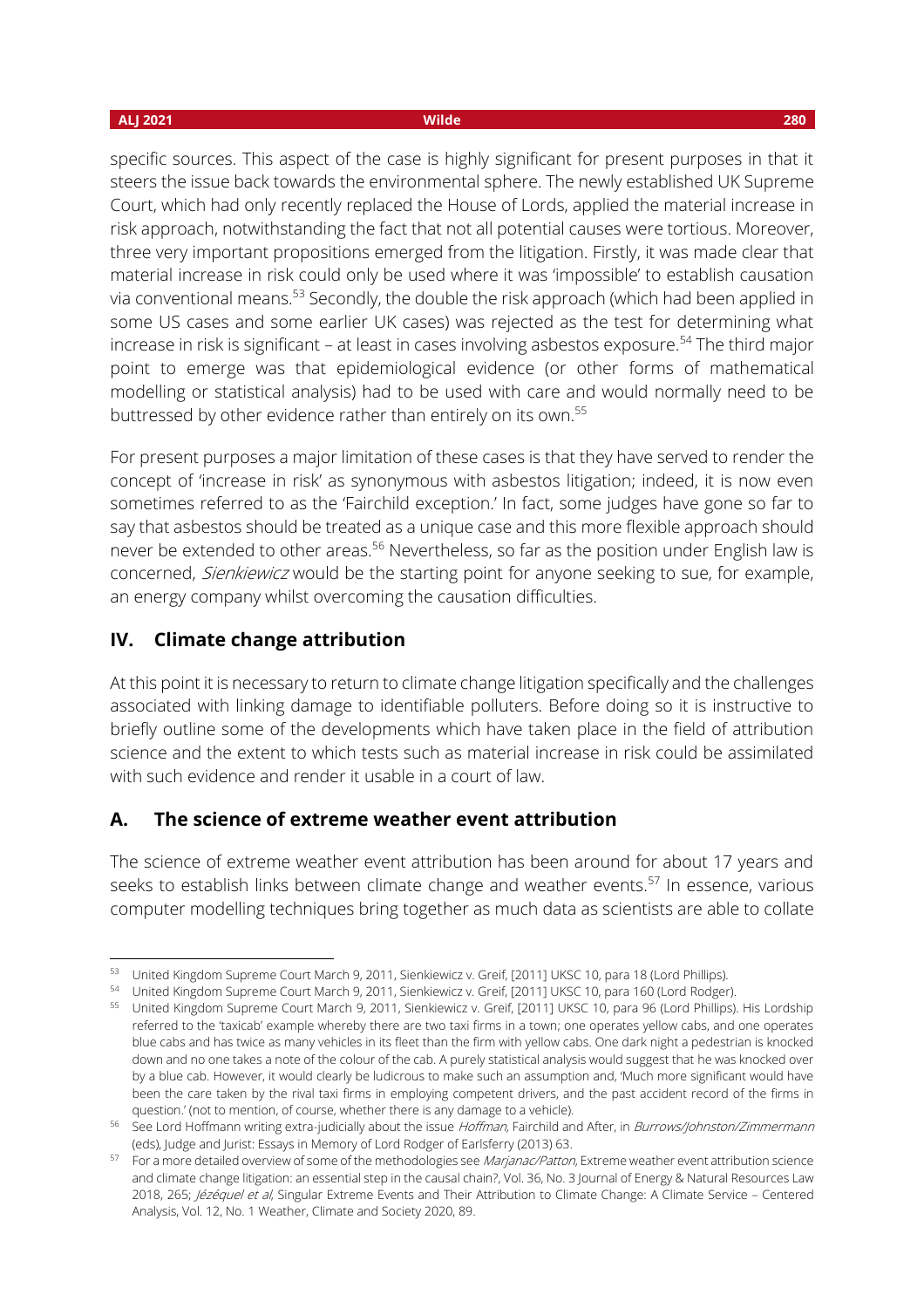### **ALJ 2021 A 'bridge too far'? 281**

(from the historical record, geological surveys and so forth) and build a counterfactual world which strips out human activity. By comparing this with what is happening in the actual world we can start gaining some sense of the impact of human activity on the climate and how this has increased the likelihood of extreme weather events causing flooding, forest fires and so forth. As the techniques improve and become more sophisticated, they are able to start drilling deeper into the data and assess the contribution of particular sectors such as oil and gas. Richard Heede's *Carbon Majors study<sup>58</sup>* is a ground-breaking piece of work in this respect in that the author was able to quantify the proportion of greenhouse gas emissions which are attributable to specific companies. This was achieved by sifting through mountains of published data including annual production reports. Chevron was identified as the leading polluter responsible for 3.5% of total emissions to date, closely followed by ExxonMobil at 3.2% and BP at 2.5%. Of course, this does not link these companies with specific extreme weather events but the data feeds into the quest to determine how a percentage increase in greenhouse gas emissions translates into an increase in the likelihood of extreme weather events.

## **B. Climate change attribution and existing causality tests**

In terms of packaging such data in a form which could be utilized in litigation, it is clearly commensurate with an approach based upon material increase in risk. As Marjanac and Patton make clear: 'Event attribution is … most frequently the study of changing probabilities rather than a deterministic expression of causality.<sup>'59</sup> The foregoing analysis of the case law in the UK demonstrates that this would clearly be compatible with a legal test based upon material increase in risk in that both the scientific test and the legal test concern probabilistic causation and do not rely upon trying to provide a definitive yes or no answer. For example, one would not ask the question, 'but for Chevron's emissions would the heatwave and forest fires have occurred?' Rather, the question should be, 'to what extent did Chevron's emissions increase the risk of the heatwave and forest fires which led to the destruction of property, injury and loss of life?' Moreover, it should be remembered that it may not always be necessary to pin damage on a *specific* extreme weather event. The *LLiuya* case is based on glacier melt brought about by an increase in ambient temperatures which now constitutes the 'new normal' rather than an extreme event as such. RWE is being pursued on the basis that its contribution to the cumulative effect of all emissions from the sector has been to increase global temperatures to the extent that extreme weather events are now more likely.

Thus, from a conceptual point of view one could argue that such evidence would fit with a material increase in risk approach. The courts are already familiar with epidemiological evidence, which is another form of statistical analysis, and shares some of the features of climate change attribution; however, it has not been fully tested as being determinative of

<sup>58</sup> Heede, Carbon Majors: Accounting for carbon and methane emissions, LAP 2019, 1854.

<sup>59</sup> See Marjanac/Patton, Vol. 36, No. 3 Journal of Energy & Natural Resources Law 2018, 273.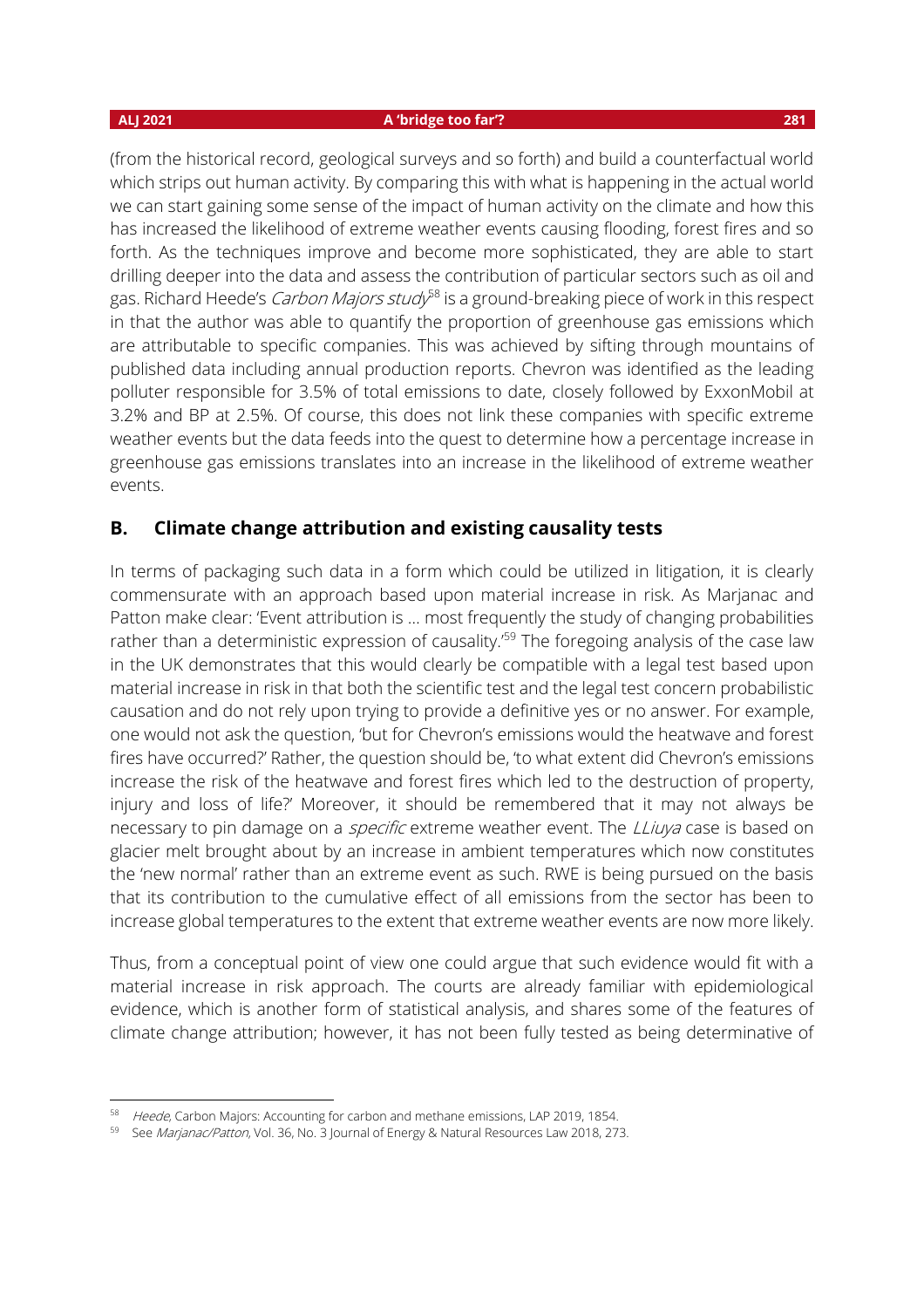causation in a UK case. $60$  Marjanac and Patton assert that: 'Courts are ... likely to be comfortable and willing to accept event attribution science in climate change litigation, subject to its being robustly interrogated, as is the case with any other expert evidence.<sup>'61</sup>

However, when applied to the legal systems of the UK this is perhaps a rather bald assertion in that, as noted above, the courts have approached statistical evidence with a degree of wariness.

Moreover, a number of significant developments would have to occur in order for the courts to be more receptive to such evidence. Most fundamentally, it would be necessary to uncouple the increase in risk approach from asbestos litigation and reclaim it as a more generally applicable concept. The courts would also need to accept the proposition that it is impossible to establish causation according to a normal balance of probabilities test – this should not prove controversial. They would also need to be persuaded that greenhouse gas emissions from a range of sectors can be regarded as a 'single agent' linking all the potential polluters in the same way that asbestos dust connected the employers in the asbestos cases. It might also be necessary to maintain the rejection of the 'double the risk test' for determining whether an increase in risk is significant. Although, where the normal risk of an event is very low, even a slight increase in greenhouse gas emissions might in fact suffice to double the risk; in which case the double the risk approach may not prove to be an obstacle to establishing liability even if it were to be applied.<sup>62</sup> Damages would also have to be determined on the basis of *several* as opposed to *joint and several* liability. Above it was noted that this is a crucial aspect of the *Lliuya* litigation where RWE is being sued on a pro rata basis in correlation with its historic contribution to greenhouse gas emissions. As noted above in respect of the UK asbestos litigation, a judicial attempt to impose several as opposed to joint and several liability was reversed by the Government by way of legislation in order to ensure that no injured worker was left undercompensated or with no compensation at all. However, it would be entirely unrealistic to hold an individual polluter accountable for the entire contribution of an industrial sector to climate instability and extreme weather events. Finally, the courts would need to be fully confident that the evidence with which they have been presented is sufficiently rigorous and tested. Above it was noted that the Bradford-Hill criteria have received a degree of judicial endorsement in respect of epidemiological studies. As regards the attribution sciences there are certain 'badges of quality.' In the US the National Academy of Sciences has endorsed certain techniques<sup>63</sup> and something called the Daubert

<sup>&</sup>lt;sup>60</sup> Evidence of this nature was used in the case of High Court of Justice Queen's Bench Division October 8, 1993, Reay and Hope v. British Nuclear Fuels Ltd, [1994] Env LR 320 in order to establish a causal link between clusters of cases of cancer in the offspring of workers at the Sellafield Nuclear Power Plant and the occupation of their fathers, although in this case the court was not persuaded about the reliability of the study due to a number of methodological problems. In High Court of England and Wales Queen's Bench Division July 29, 2009, Corby Group Litigation, [2009] EWHC 1944 (TCC), [2010] Env LR D2 it was held that, at least in principle, there was no reason why epidemiological evidence could not be used to establish a link between toxic dust released by the redevelopment of a former steelworks site and certain birth defects in the children of mothers who had been exposed to the dust. However, the case was settled before matters proceeded to a full trial of the facts meaning that the evidence was never tested.

<sup>&</sup>lt;sup>61</sup> Marjanac/Patton, Vol. 36, No. 3 Journal of Energy & Natural Resources Law 2018, 279.

 $62$  In fact, a slight increase in greenhouse gas emissions may in fact have a far more dramatic effect than this where the normal risk of an eventuality is very low. Marjanac and Patton refer to a 2016 rapid event attribution study which found that 'anthropogenic climate change made temperature anomalies in the Coral Sea 175 times more likely'. See Marjanac/Patton, Vol. 36, No. 3 Journal of Energy & Natural Resources Law 2018, 284.

<sup>63</sup> See Marjanac/Patton, Vol. 36, No. 3 Journal of Energy & Natural Resources Law 2018, 271.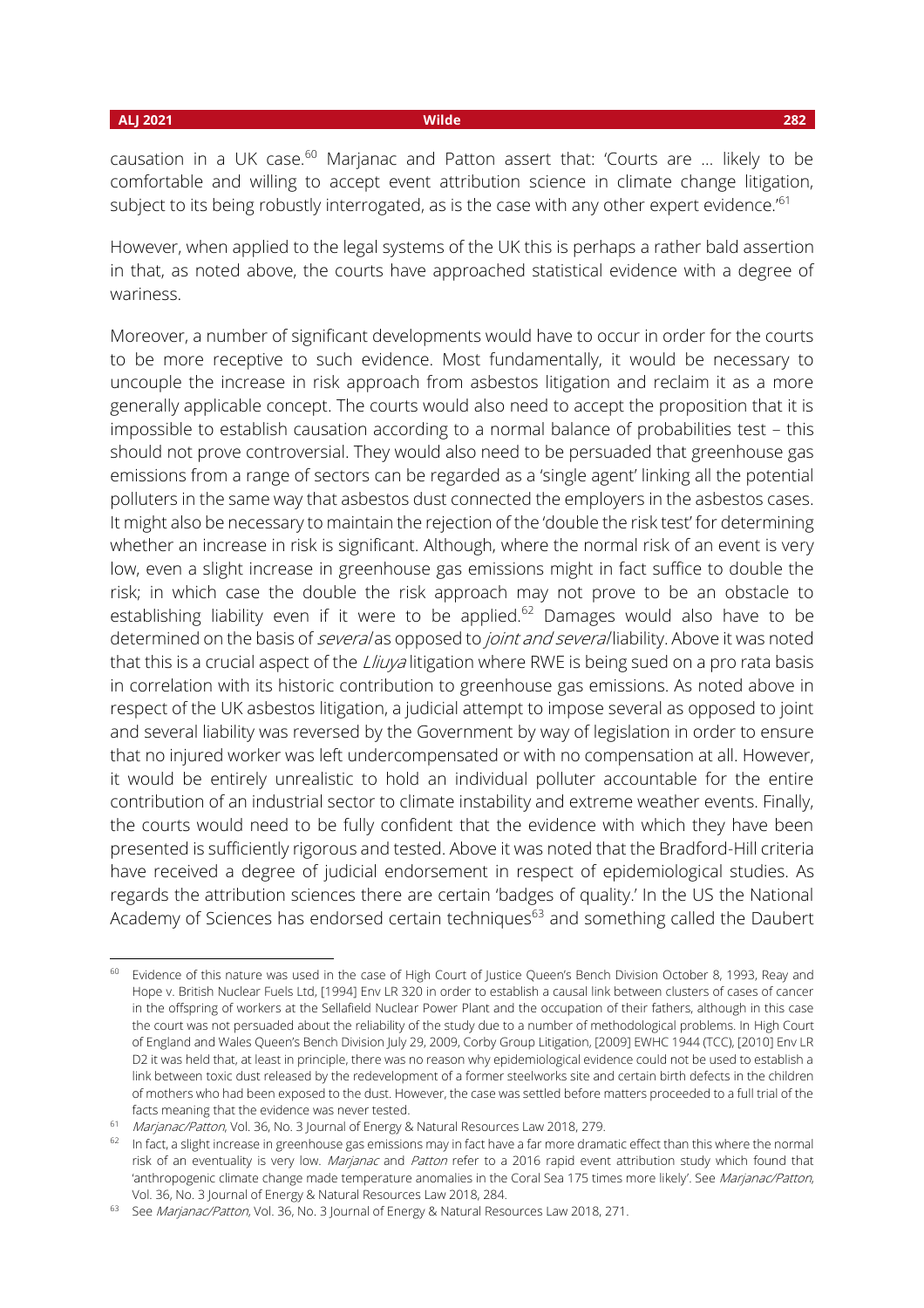criteria have also been used – although some experts working in the field have proposed that those need modifying in order to take account of the latest modelling techniques.<sup>64</sup>

### **V. Conclusions**

It seems that the courts are close to accepting that it is conceptually and theoretically possible to establish a link between an extreme weather event, and consequent damage, with the contribution of a specific polluter to climate change. This would be a significant step in respect of claims which until recently would have been dismissed as outlandish in the extreme. Courts in different jurisdictions may progress at different rates in terms of their acceptance of such evidence and the Lliuya litigation shows that the German courts, for example, may be some way ahead of their UK counterparts. However, it should be noted that energy companies and the like are mostly multinational corporations subject to many jurisdictions. It would only take a single judgment in a single jurisdiction to have major repercussions on a corporation and, indeed, the entire sector in which it operates.

In terms of whether the courts of the home nations of the UK would adopt a similar approach, it is, perhaps, important to note that that we should not become overly fixated on the idea that the courts would be looking for science to be able to put a specific figure on the risk of an extreme weather event occurring (as a result of the specific contribution to greenhouse gas emissions of a particular polluter). Nor should one necessarily expect them to wait for science to provide a perfect algorithm or formula which is universally accepted as a means of accurately calculating the contribution of a company to an extreme weather event. Causation is often more about policy and a judicial instinct as to what justice demands than it is about cold hard logic and scientific fact.<sup>65</sup> Moreover, much progress has been made in terms of establishing coherent and theoretically justifiable strategies for developing alternative approaches to causation where evidential difficulties are created by the indeterminate nature of claimants and defendants.<sup>66</sup>

Having said that, it must be acknowledged that the Court would not ignore the existence of mathematical evidence and so forth if it exists, but it will need to know that it is scientifically sound and peer reviewed. Nevertheless, such evidence may only provide one piece of the puzzle and would be viewed in the light of the other factors including the environmental and safety record of the companies concerned. In *Sienkiewicz*<sup>67</sup> itself the epidemiological evidence was found to be of limited assistance due to the complex aetiology of asbestos; but

<sup>64</sup> See Pfrommer/Goeschl/Proelss/Carrier/Lenhard/Martin/Niemeier/Schmidt, Establishing causation in climate litigation: admissibility and reliability, Vol. 152 Climate Change 2019, 67.

<sup>&</sup>lt;sup>65</sup> An oft cited quote from the judgment of Lord Reid in McGhee v NCB is, 'it has often been said that the legal concept of causation is not based on logic or philosophy. It is based on the practical way in which the ordinary man's mind works in the everyday affairs of life.' See United Kingdom House of Lords November 15, 1972, McGhee v. National Coal Board, [1973] 1 WLR 1 4F.

<sup>&</sup>lt;sup>66</sup> See e.g. Steel, Justifying Exceptions to Proof of Causation in Tort Law, Vol. 78, No. 3 Modern Law Review 2015, 729.

<sup>&</sup>lt;sup>67</sup> United Kingdom Supreme Court March 9, 2011, Sienkiewicz v. Greif, [2011] UKSC 10, para 101 (Lord Phillips).